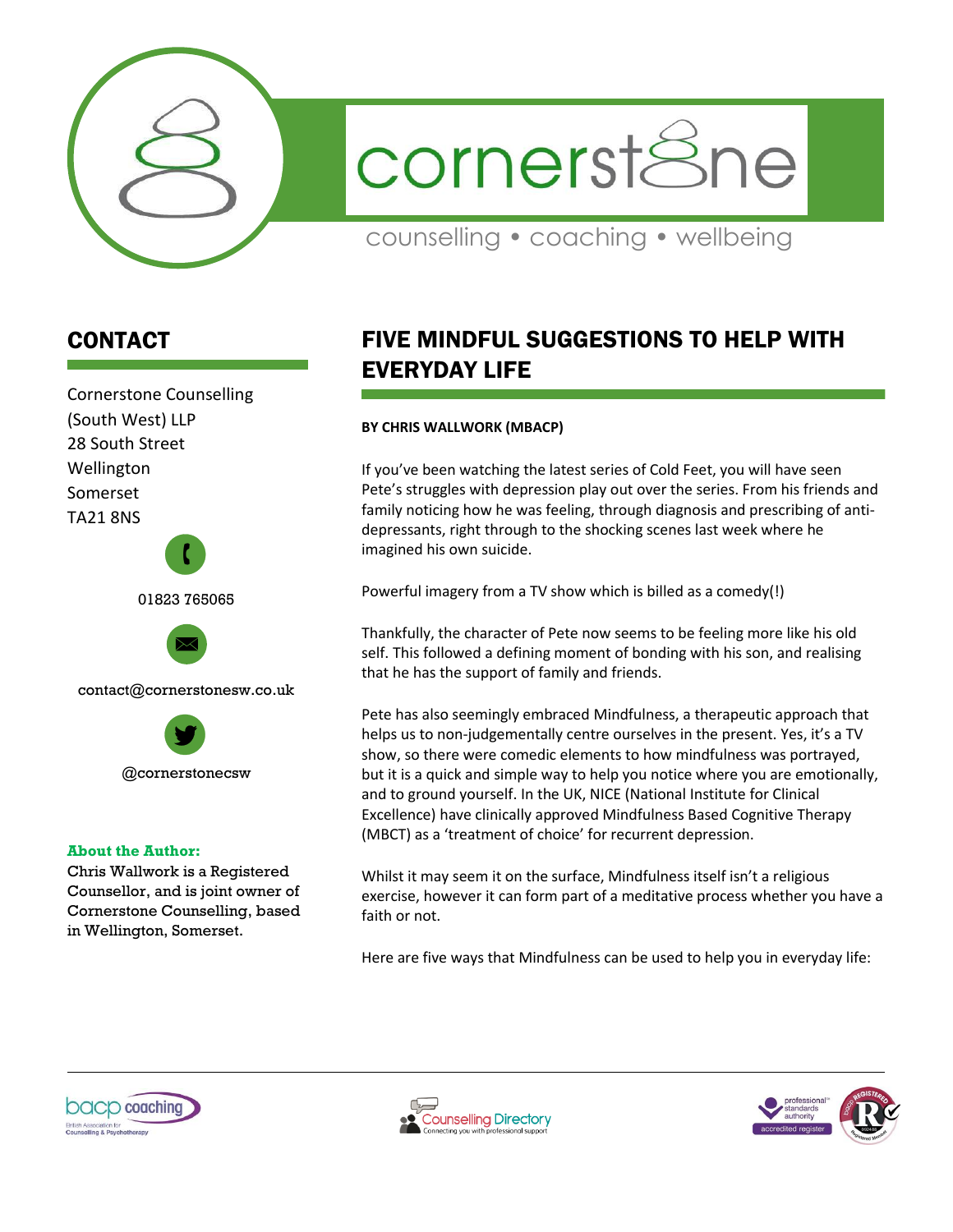#### **Mindful breathing**

This is as simple to achieve as it sounds. Anyone who is familiar with a 'grounding' exercise will have likely already encountered mindful breathing. The process is straightforward, simply notice your 'in' breath and your 'out' breath. Name them in your head as you inhale and exhale…in...out…in…out. This will help to move attention away from your regular thinking, and will help you to stop thinking about the clutter that may generally exist within your head. Then you can evolve the process. You can learn to enjoy your breathing. Breathing in can represent inhaling life giving resource, being thankful for life. Breathing out can symbolise the removal of negative thoughts from your body, pushing your worries away.

#### **Mindful concentration**

In Cold Feet, Pete played the 'raisin game'. This is where you take an object, in this case a raisin, and study it, marvel at it. See it as if you had never seen it before, and notice every detail. Firstly, visualise – what can you see? Second, touch – what do you notice about how it feels? Use the moment to explore the object with each of your five senses. Why? This will help to ground you in the present. It's a great distraction technique for those who suffer anxiety and stress-related 'panic attacks', as it can serve to remove the 'go to' response we use at present, and allow us to be objective in our approach to the moment.

## **Improve decision making**

Not only does mindful concentration help to reduce bodily anxiety, it can help in the workplace too. Sometimes our heads are so 'busy' that we can rush to make decisions, invariably making bad ones. Adopting a mindful approach to working can help to clear your thought process from 'chatter' in order to help you deal with complex decisions

#### **Become more creative**

Adopting a mindful approach to life even if we are only talking in small amounts, can aid creativity. Why? Mindfulness can bring us so much in to that present moment that we can start to see things in and around our environment that we may not have noticed before. Ever left the car park, walked to work and completely missed the sound of wildlife, ever not noticed that someone is trying to attract your attention? Maybe you are focused so much on where you are going, that you are missing the portion of life that you